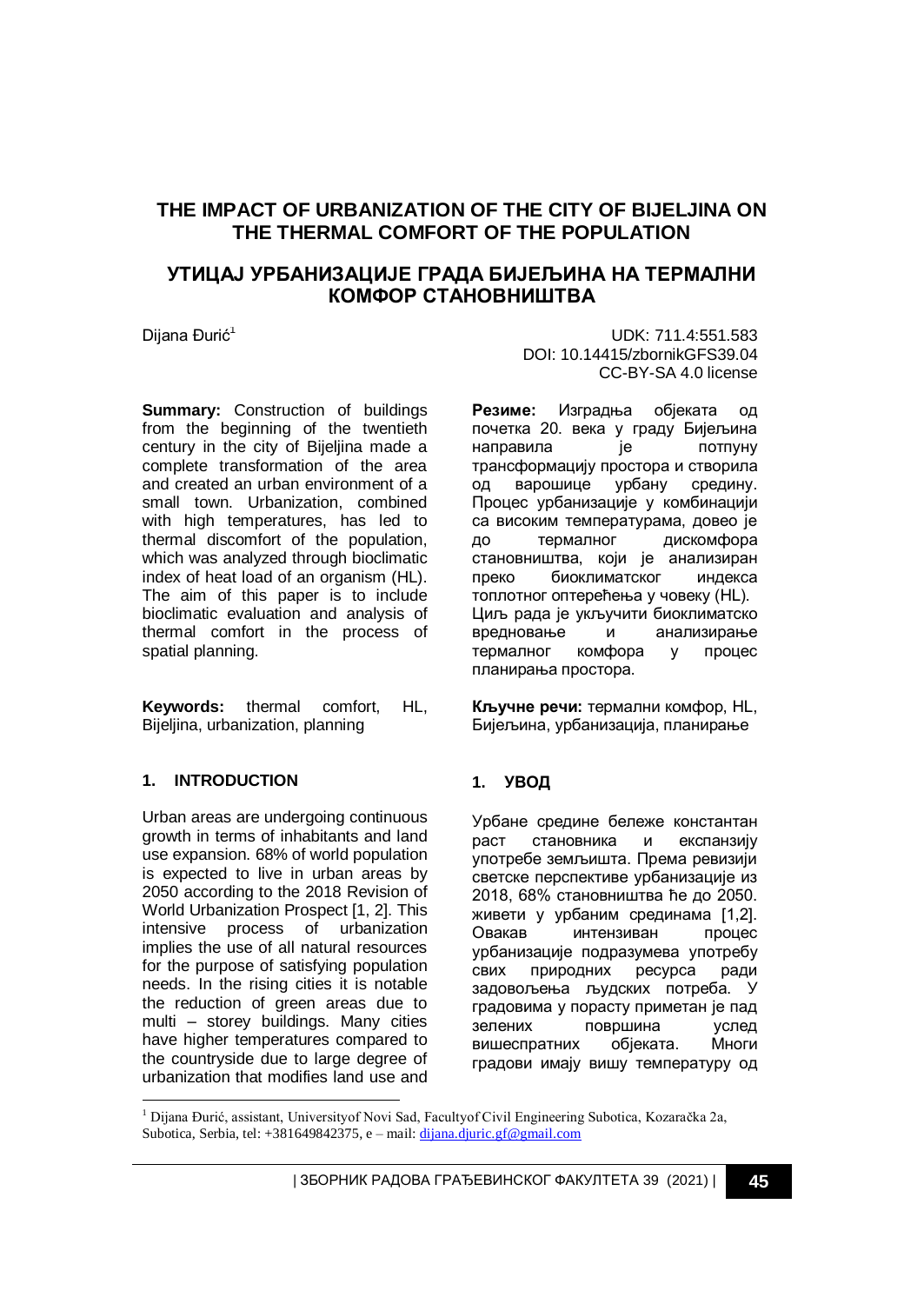its cover, creating the specific phenomenon, urban heat islands [2,3]. For humans it is very difficult to adjust to increased temperatures that are most intense during months June, July and August, and sometimes even September. The transitional seasons, spring and fall, which are most suitable for outdoor activities, are showing increase in days with high temperatures and characteristics closer to the summer period.

Health problems and heat related deaths are on the rise. This research analyzed thermal comfort which is defined as a condition of mind that expresses satisfaction with the surrounding environment [4], in the city of Bijeljina, for the period of 14 years.

## **2. METHODOLOGY**

The city of Bijeljina is located in the northeast part of Bosnia and Herzegovina, close to the border with Serbia on the east and Croatia on the north. It is characterized by a favorable geographical position, at the crossroads. It represents one of twenty municipalities in Bosnia and Herzegovina, ie one of only five in the Republic of Srpska, which since 1991 has an increase in population by as much as 16.1% [5]. The total population of the city is 42 278 [6].

The influx of population to Bijeljina, which has been going on since the beginning of the 20th century, has led to changes in the appearance and functioning of the city. The needs of the population for housing, education and work have imposed a rapid construction process, which often does not respect spatial norms. Omissions such as the proximity of objects to the street or another object, the absence of trees or their replacement with grass and buildings, overcrowding of some streets with multi storey buildings, insufficient number of parking spaces and many others create discomfort in people околине због нивоа урбанизације која модификује употребу земљишта, стварајући специфичан феномен, урбана топлотна острва [2,3]. Људима је тешко да се прилагоде повећаним температурама, које су најинтензивније током месеци јун, јул и август, а понекад и септембар. Прелазна доба, пролеће и јесен, која су најпогоднија за активности напољу, показју пораст дана са високим температурама и карактеристике ближе летњем добу. Здравствени проблеми и број умрлих повезаних са топлотом расту. Ово истраживање анализирало је термални комфор који је дефинисан као стање ума које изражава задовољство са околином [4], у граду Бијељина, у периоду од 14 година.

## **2. МЕТОДОЛОГИЈА**

Град Бијељина налази се на североистоку Босне и Херцеговине, недалеко од границе са Србијом на истоку и Хрватском на северу. Карактерише га повољан географски положај, на раскрсници путева. Представља једну од двадесет општина у Босни и Херцеговини, односно једну од само пет у Републици Српској која од 1991. године бележи пораст становника за<br>чак 16.1 % [5]. Укупан број чак 16.1 % [5]. Укупан број становника износи 42 278 [6]. Прилив становништва у Бијељину, који траје од почетка 20 – ог века, довео је до промена у изгледу и фунцкионисању самог града. Потребе становништва за становањем, образовањем и послом, наметнуле су брз процес изградње, који често не поштује просторне норме. Пропусти попут близине зграда улици, или неком другом објекту, непостојење дрвећа или њихова замена травнатим површинама и грађевинским објектима, преоптерећеност неких улица вишеспратним објектима, недовољан број паркинг места и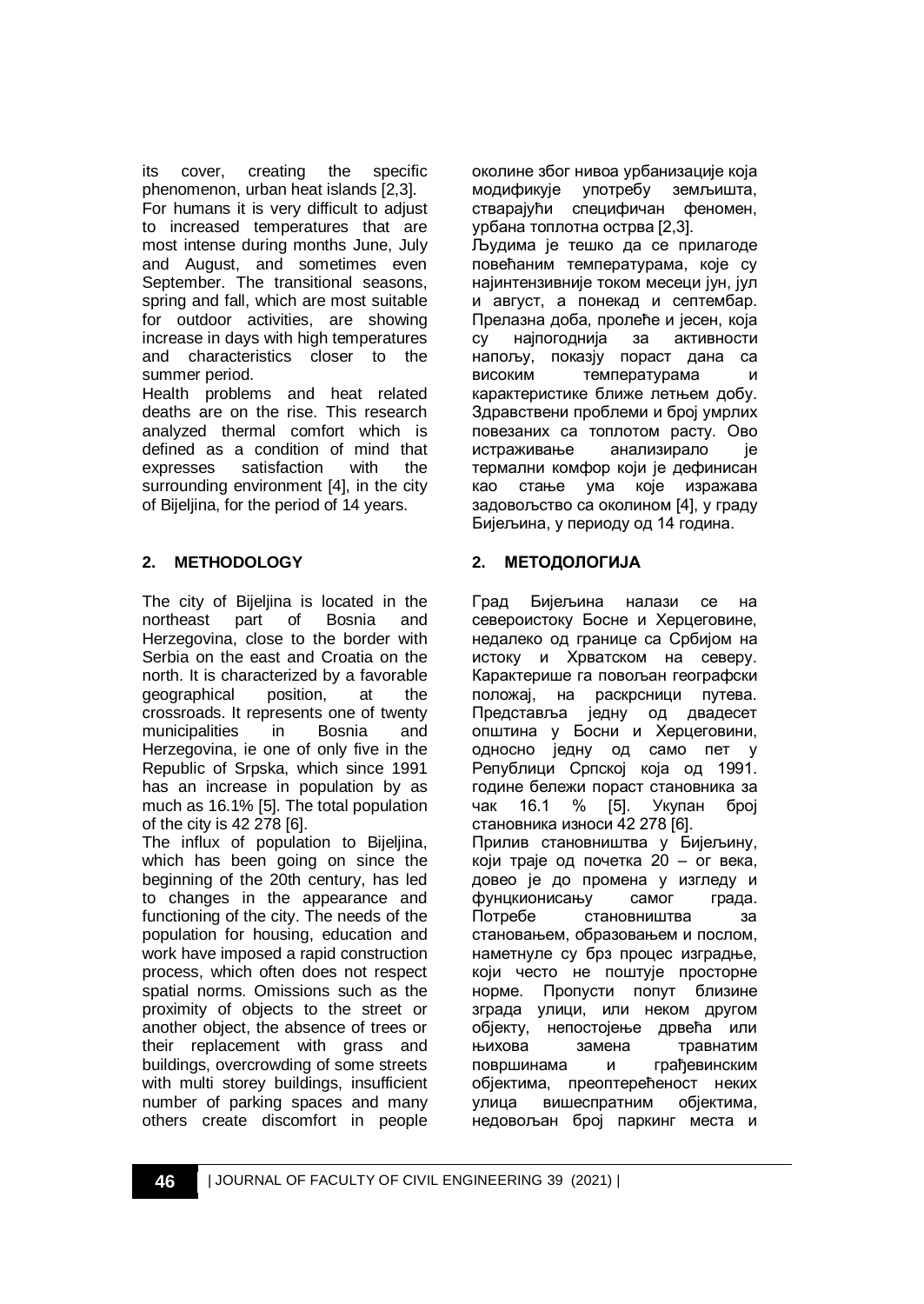which in combination with high temperatures manifests itself in reduced thermal comfort. which results in mild or severe health problems in humans.

Most of the streets in the wider center of the city have undergone some degree of change in the form of construction of one or more residential or residential – commercial buildings since the year 2000 (figure 1).

многи други стварају нелагоду код људи која се у комбинацији са високим температурама манифестује смањењем термалног комфора, који за последицу има појаву блажих или тежих здравствених тегоба.

Већина улица у ширем центру града претрпела је одређен степен промене у виду изградње једног или више стамбених или стамбено пословних објеката од 2000. године (слика 1).



Figure 1 – Multi – storey residential buildings built since 2000 Слика 1 – Вишеспратни објекти изграђени од 2000. године

In the researched area, the average annual temperature ranges between 11 and 14 degrees Celsius. The warmest months are June, July and August with the maximum daily temperatures generally exceeding 30° C, and often even  $40^{\circ}$ C [7].

2019 was one of the warmest in the last 100 years on the research area. August had an average of 2°С higher mean air temperature [8], November was one of the 5 warmest in the last 150 years, with an average monthly temperature of 11.3°С [9] and December was the tenth На истраживаном подручју средње годишње температуре крећу се између 11 и 14 степени целзијусових. Најтоплији месеци су јун, јул и август са максималним дневним температурама које углавном прелазе  $30^{\circ}$  С, неретко и 40  $^{\circ}$  С [7]. 2019. је била једна од најтоплијих у последњих 100 година на истраживаном подручју. Aвгуст је имао у просеку 2°С вишу средњу температуру ваздуха [8], новембар је био један од 5 најтоплијих у последњих 150 година, са средњом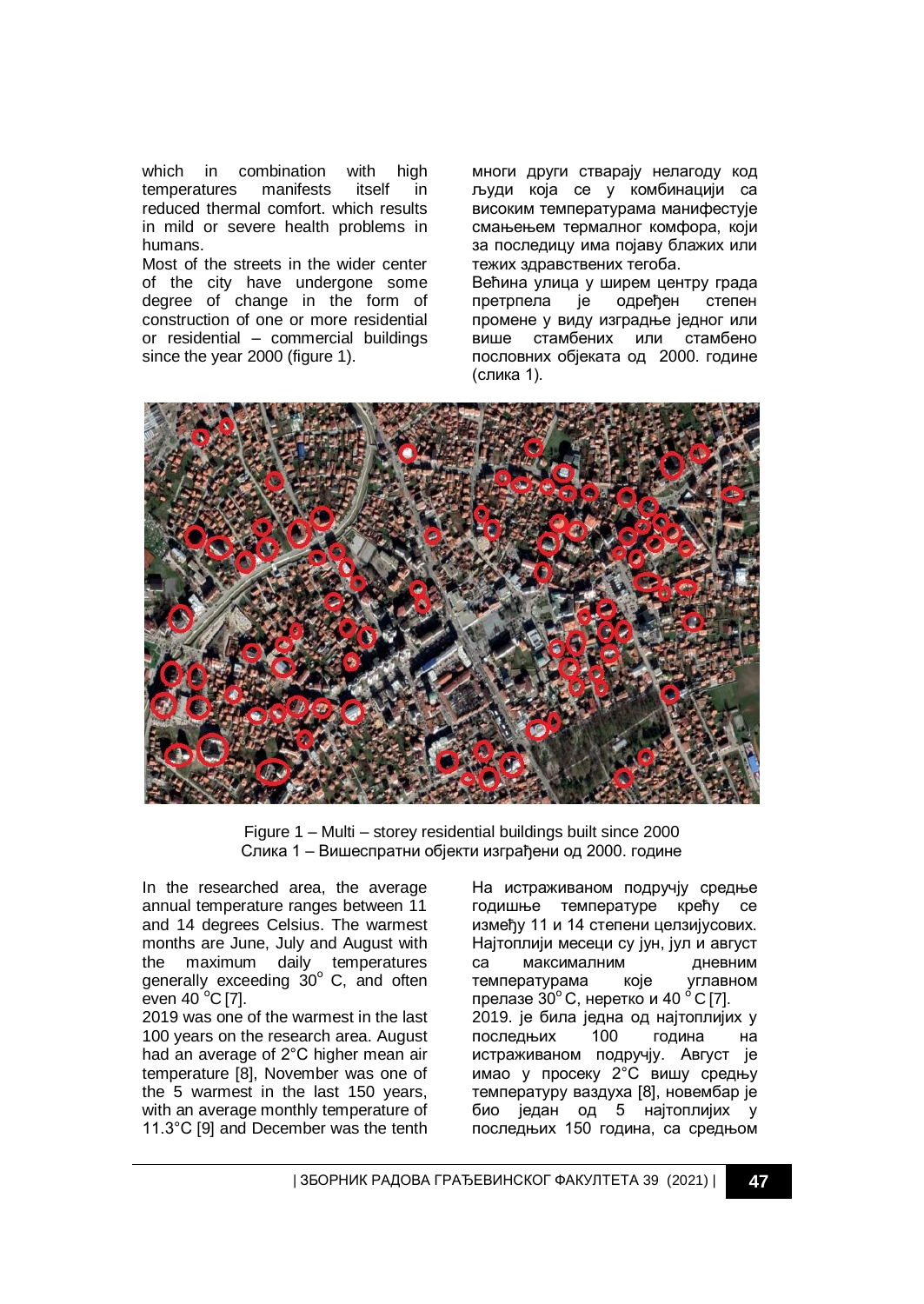warmest since the year 1861 [10].

In addition to high temperatures, the area of Bijeljina is characterized by a lack of wind. Average monthly and annual speeds do not exceed 2 m/s. Humidity, which also affects thermal comfort, is the highest during the summer months [7].

The meteorological station is located outside of the urban and densely populated zone of the city, in a settlement with single – storey, one – storey and two – storey houses, next to green areas, so it can be assumed that the temperatures in the city center have a slightly higher values that those presented on a measuring station.

High temperatures, higher humidity, lack of wind and a sudden process of urbanization have created an unpleasant climate in the city, which is reflected through the thermal disturbance of the population, which is most expressed during the summer months.

Thermal comfort was analyzed by using the bioclimatic index of a heat load of an organism (HL) for the period of 14 years (2005 - 2018), for the months June, July and August, which are the warmest during the year. This index analyzes the load of the central thermoregulatory system that arises due to the process of adaptation of the human body to the environment in which it is located [11].

To calculate human thermal balance, two types of data are needed, meteorological and physiological. The meteorological data in this research refer to daily average values. For physiological parameters were universals data that represent constants in the model. These are: metabolic heat of 135  $Wm^{-2}$ , which refers to a person that is moving 1.1 ms-1, skin temperature of  $32^{\circ}$ C, thermal insulation of 1 clo, which is achieved in a person that is resting at a temperature of  $21^\circ$  C and a relative humidity of 50 % and implies a man dressed in a business suit, albedo of

месечном температуром од 11.3°С [9] а децембар је био десети најтоплији од 1861. године [10].

Поред високих температура, простор Бијељине карактерише недостатак ветра. Средње месечне и годишње брзине не прелазе 2 m/s. Влажност ваздуха, која такође утиче на термални комфор је највиша током летњих месеци [7].

Метеоролошка станица налази се ван урбане и густо насељене зоне града, у насељу са приземним, једноспратним и двоспратним кућама, поред зелених површина, по чему се може претпоставити да температура у центру града има нешто вишу вредност од приказане не мерној станици.

Високе температуре, већа влажност ваздуха, недостатак ветра и нагли процес урбанизације створили су непријатну климу у граду, која се огледа кроз нарушавање термалног комфора становништва које је најизражајније током летњих месеци. Термални комфор анализиран је кориштењем биоклиматског индекса топлотног оптерећења у човеку (HL) за период од 14 година (2005 – 2018), за месеце јун, јул и август који су најтоплији у току године. Овај индекс анализира оптерећење централног терморегулационог система које настаје услед процеса адаптације човековог тела на средину [11].

Да би се израчунала човекова топлотна равнотежа потрeбна су два типа података, метеоролошки и физиолошки. Метеоролошки подаци у овом истраживању односе се на средње дневне вредности. За физиолошке податке, кориштени су универзални који представљају константе у моделу. То су: метаболичка топлота од 135 Wm<sup>-</sup> која се односи на човека који се креће 1.1 ms-1, температура коже 32<sup>°</sup>С, топлотна изолација од 1 clo која се оствари код човека који се одмара на температури од 21° С и релативној влажности од 50% и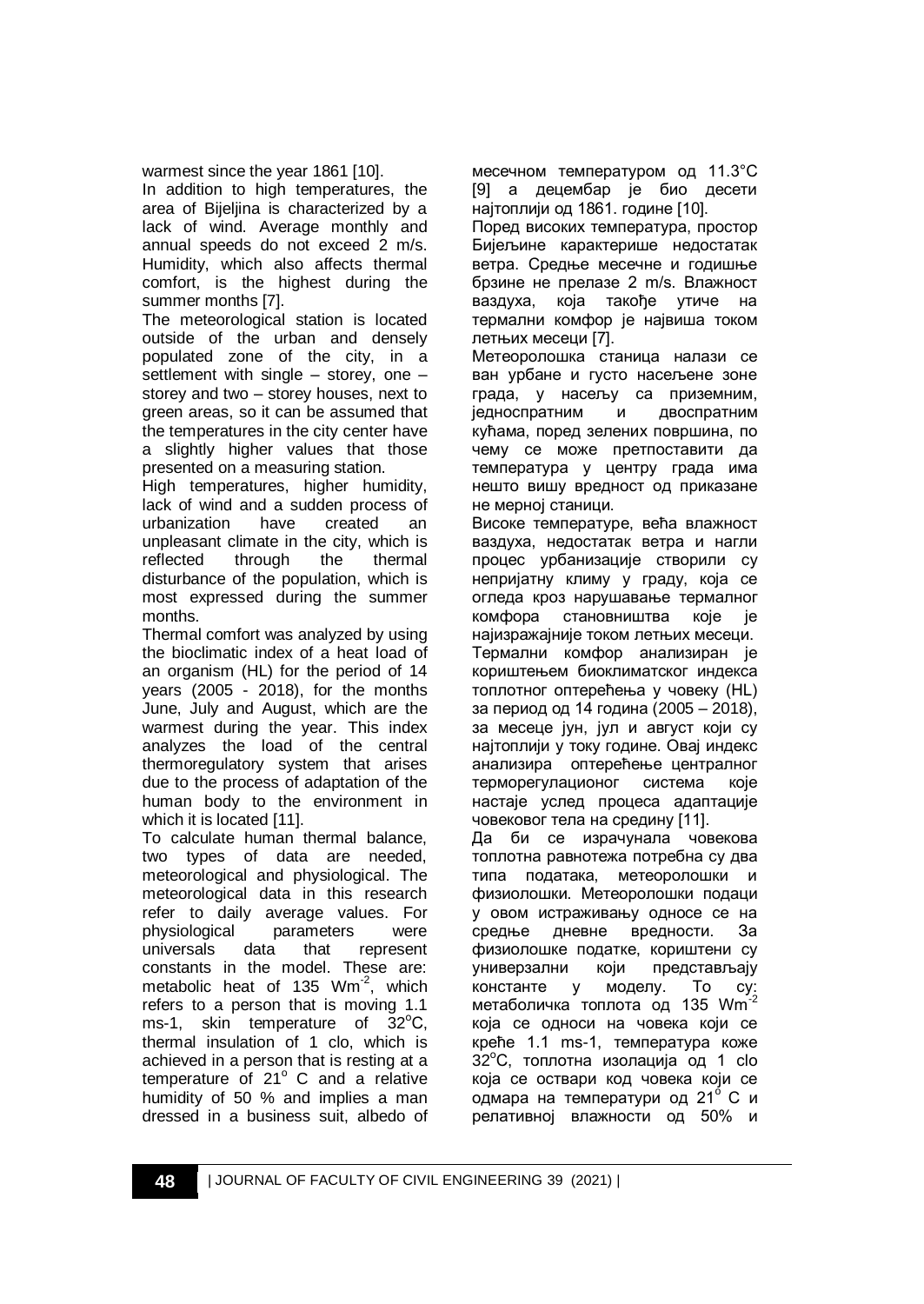the skin of 30%, albedo of earth of 17% and skin moisture which represents a dimensionless size [12,13,14]. The calculation of this index was done by using the program BioKlima 2.6 [15]. The range of values of the heat load of an organism is given in Table 1 [16].

подразумева човека обученог пословно одело, албедо коже 30%, албедо земље 17% и влажност коже која представља бездимензионалну величину [12,13,14]. Рачунање овог индекса урађено је преко програма BioKlima 2.6 [15]. Опсег вредности топлотног оптерећења дат је у табели 1 [16].

Табела 1 – Опсег вредности топлотног оптерећења у човеку Table 1 – Value range of heat load of an organism

| Category / Категорија    | Numerical value/<br>Нумеричка вредност |
|--------------------------|----------------------------------------|
| Very cold / Веома хладно | < 0.250                                |
| Cold / Хладно            | $0.250 - 0.820$                        |
| Chilly / Прохладно       | $0.821 - 0.975$                        |
| Comfortable /Угодно      | $0.976 - 1.025$                        |
| Warm/Tonno               | $1.026 - 1.180$                        |
| Hot/ Bpyhe               | $1.181 - 1.750$                        |
| Very hot/ Веома вруће    | > 1.750                                |

#### **3. RESULTS**

During June, July and August 4 out of a total of 7 categories of the HL index are present. These are: comfortable, warm, hot and very hot. The analysis of the data showed unsatisfactory results during these months when there are very few comfortable days that are most pleasant for the human body. The month of June shows the most favorable values in relation to all three months. During June, in the observed period, 13 days were recorded within the category of comfortable, while during July, only 1 day in 2016 was recorded. During the month of August, 4 days were recorded in the category of comfortable, 2 days in 2005, 1 day in 2006 and 1 day in 2010. Category warm appears betoween few

and over 20 days in observed months. It shows a drop of days, by being replaces with a higher category during July. In 2006 this month did not have a single day within this category. June and August have an irregular appearance schedule.

#### **3. РЕЗУЛТАТИ**

Током јуна, јула и августа јављају се 4 од укупно 7 категорија HL индекса. То су угодно, топло, вруће и веома вруће. Анализа података показала је незадовољавајуће резултате током ових месеца када се јавља јако мали број угодних дана који су најпријатнији за људски организам. Месец јун показује најповољније вредности у односу на сва три месеца. Током њега у посматраном периоду забележено је 13 дана у оквиру категорије угодно, док је током јула забележен само 1 дан 2016. године. Током месеца августа забележена су 4 дана у категорији угодно, 2 дана 2005. године, 1 дан 2006. године и 1 дан 2010. године. Категорија топло јавља се од неколико до преко 20 дана у посматраним месецима. Показује пад дана, уступајући место вишој категорији у току јула. Овај месец 2006. године није имао ниједан дан у оквиру ове категорије. Jун и август имају нерправилан распоред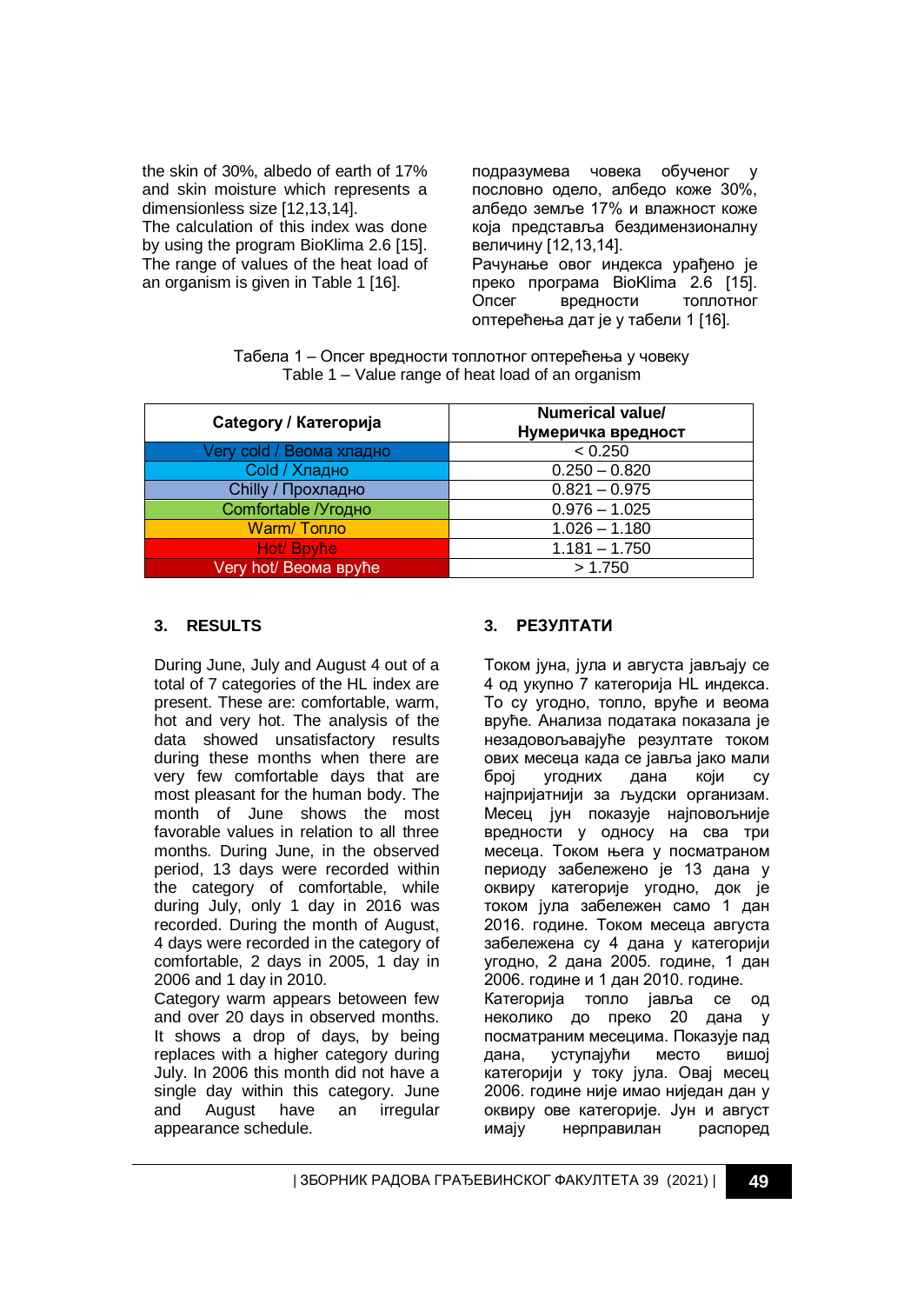The categories hot and very hot are the most dangerous for the human body. Days with their values, especially of the categorie very hot, are important for monitoring the state of thermal comfort. The increase of these days shows the unfavorable development of a certain areas. In Bijeljina, days of this category do not have a rule of appearance. The hot category appears between 15 and 25 days. The category very hot is characterized by the presence of several days during all three months. In the observed period, days in this caterogy appeared during 10 years, out of 14 in total. In general, the month of July has higher values of categories than the months of June and August. The number of days by categories of heat load of an organism for the month of June (period 2005 - 2018) is shown in Figure 2, for the month of July in Figure 3 and for the month of August in Figure 4.

појављивања.

Категорије вруће и веома вруће су најопасније по људски организам. Дани са њиховим вредностима, посебно категорије веома вруће су важни за праћење стања комфора. Пораст ових дана показује неповољан развој одређеног простора. У Бијељини дани ове категорије немају правило појављивања. Категорија вруће јавља се између 15 и 25 дана. Категорију веома вруће одликује присуство од по неколико дана у току сва три месеца. У посматраном периоду јавила су се током 10 година, од укупно 14. Генерално, месец јул има више вредности категорија, него месеци јун и август. Број дана по категоријама топлотног оптерећења у човеку за месец јун (период 2005 – 2018) приказан је на слици 2, за месец јул на слици 3 и за месец август на слици 4.



Figure 2 – Number of days by categories during June in the observed period Слика 2 – Број дана по категоријама током јуна у посматраном периоду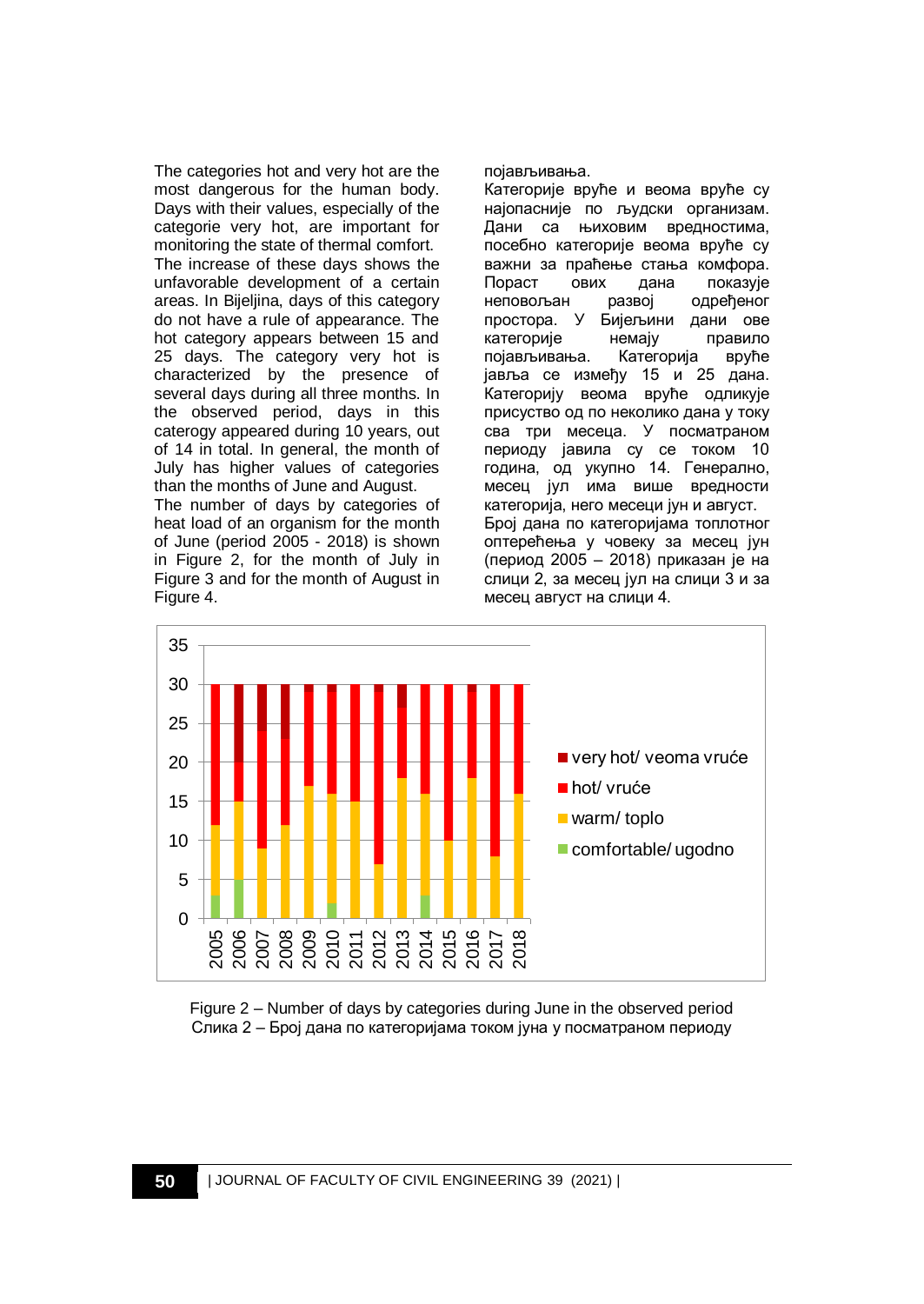

Figure 3 – Number of days by categories during July in the observed period Слика 3 – Број дана по категоријама током јула у посматраном периоду



Figure 4 – Number of days by categories during August in the observed period Слика 4 – Број дана по категоријама током августа у посматраном периоду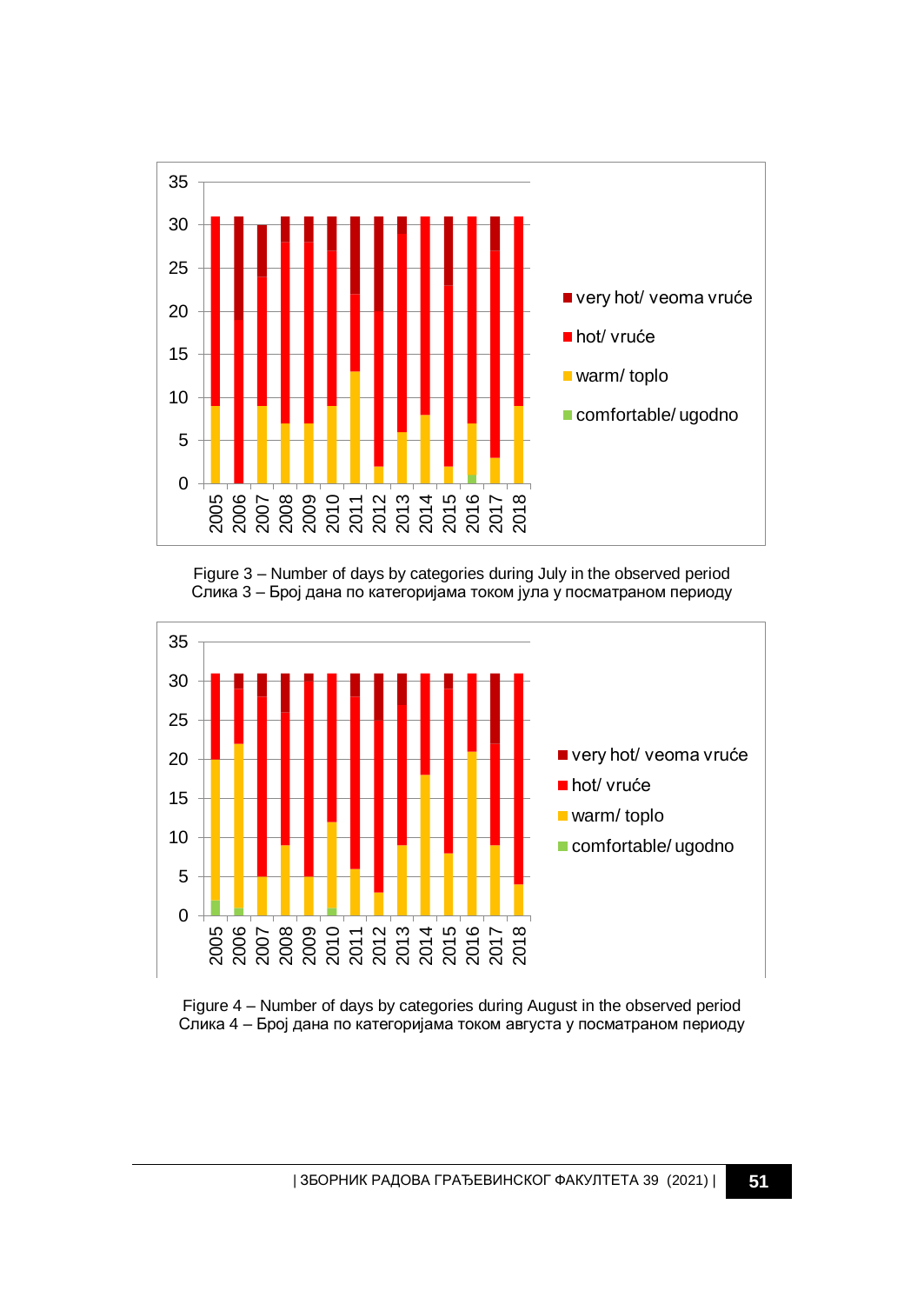## **4. DISCUSSION**

The daily value of the HL index shows unfavorable results during the summer months. July has the highest values of this index, and at the same time the largest number of days in the category very hot. During this month, there are no comfortable days and the human body suffers the most stress in the urban areas.

High temperatures, supported by other meteorological factors and the urban environment with little greenery and more and more concrete, are causing overheating of the human organism and its dysfunction. The use of greenery contributes to the reduction of heat in urban areas with the help of evapotranspiration and improves heat exchange by helping the urban energy balance [17].

All this gives importance to the knowledge of bioclimatic conditions and the state of comfort of the organism, during planning of a certain area. This is especially important for urban environments, where comfort must be a priority, due to the growing presence of urban heat islands.

Understanding the meteorological effects of urban planning and the impact of urban design on human quality of life is therefore of increasing importance [2]. Assessing the thermal comfort of the population, especially today in conditions of rising temperatures and urban expansion, is a necessary initial phase in careful urban design [18].

## **5. CONCLUSION**

The city of Bijeljina, with the increasing development and expansion, records bigger lack of comfort of the population, which is most expressed during the months of June, July and August. The excessive process of urbanization has led to a reduction of green areas in the city, which are important for he

### **4. ДИСКУСИЈА**

Дневна вредност индекса HL показује неповољне резултате током летњих месеци. Највише вредностима овог индекса, и уједно највећи број дана у категорији веома вруће има јул. Током овог месеца, нема угодних дана и људски организам трпи највећи стрес у урбаним срединама. Високе температуре потпомогнуте другим метеоролошким факторима и урбаном средином са мало зеленила и све више бетона условљавају прегрејавање људског организма и његову дисфункцију. Примена зеленила доприноси смањењу топлоте у урбаним срединама уз помоћ евапотранспирације и побољшава размену топлоте помажући урбаној енергетској равнотежи [17]. Све ово даје на значају познавање биоклиматских услова и стања комфора организма, приликом планирања одређеног простора. Ово је посебно значајно за урбане средине, где комфор мора бити приоритет, услед све већег присуства урбаних топлотних острва. Разумевање метеоролошких ефеката урбаног планирања и утицаја урбаног дизајна на људски квалитет живота стога има све већи значај [2]. Процена топлотне удобности становништва, посебно данас у условима раста температуре и урбане експанзије, је неопходна почетна фаза у пажљивом урбаном дизајнирању [18].

### **5. ЗАКЉУЧАК**

Град Бијељина са све већим развојем и ширењем, бележи и све већи недостатак комфора становништва, које је најизраженије током месеци јун, јул и август. Претеран процес урбанизације, довео је до смањења зелених површина у граду, које су значајне за